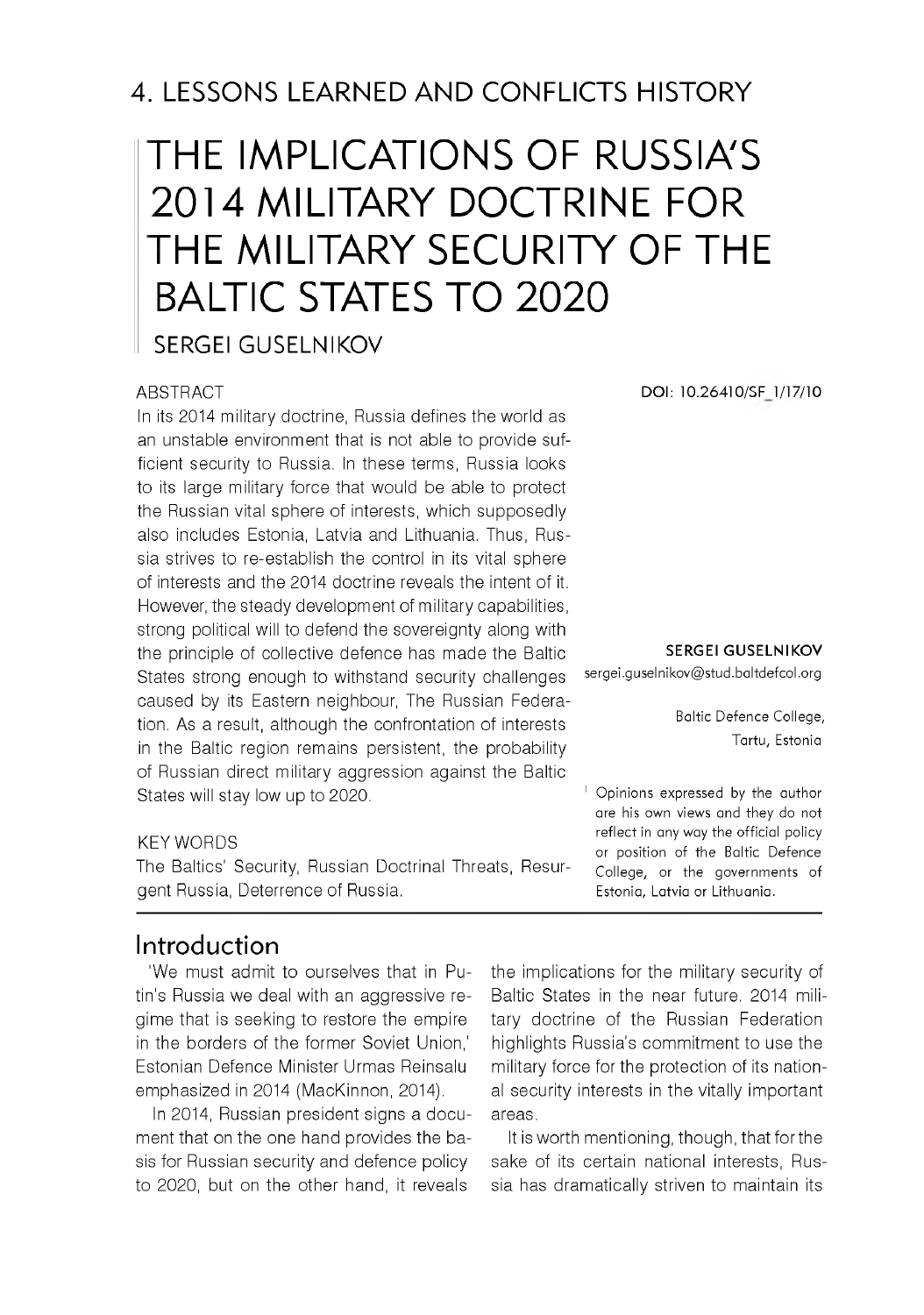power in the Baltics for centuries. Indeed, each Baltic State has its own meaning to Russia. Estonia means the control of the Gulf of Finland, Russia's access to the Baltic Sea. Latvia has the largest Russian population in the Baltics and the important port of Riga. Lithuania separates Russia from its western exclave, Kaliningrad, which is home to a significant part of Russia's Baltic Fleet. At the same time, Estonia, Latvia and Lithuania as the Baltic States have their own national security interests and these interests are in direct contradiction to those of the Russian Federation. Thus, there is a confrontation of interests in the Baltics' security environment.

Although the confrontation of interests in the Baltic region caused by Russia's ambitious intent and capacious force remains persistent, the reinforced Baltic deterrence means that the probability of Russian direct military aggression against the Baltic States will stay low up to 2020.

First, the paper will analyse Russian doctrinal threats and reveal the reasons for the persistent sense of vulnerability Russia has always experienced in regard to its western borders and the states behind them. Next, it will examine Russia's ambitious intent and capacious force it needs in order to control the vital sphere. The challenges to the security environment of Baltic States' will be discussed before the overall conclusion, followed by the implications of Russia's military doctrine for the environment in the near future. The security recommendations will be presented in the final section of the military security of the Baltic States in the near future (up to 2020).

## An overview of Russia's 2014 military doctrine

Russia's military doctrine reflects the commitment of the Russian Federation to use its military force in order to protect its national security interests in the global environment that Russia perceives in its own specific way. According to the 2014 military doctrine:

*World development at the present stage is characterized by increasing global competition, the tension in the various areas of interstate and interregional interaction, values and rivalry development patterns... Unresolved are many regional conflicts. (There) is a tendency to force their resolution, including in the regions bordering the Russian Federation. Existing architecture (System) (of) international Security does not provide equal security for all States (President of the Russian Federation, 2014).*

In the doctrine, Russia defines the world as an unstable and rather unfriendly competitive environment, because it is not able to provide equal security to all states and particularly to Russia itself. Defining the world this way, on the other hand, Russia seeks to inform its internal audience of the possible outside threats and on the other hand, justify the growing Russian armed forces, adding weight to Kremlin's foreign policy.

Among the main external military dangers and threats listed in the doctrine that could under certain circumstances lead to military conflicts, the following two are worth mentioning because of their implications for the military security of the Baltic States. First, the deployment (build-up) of military contingents of foreign states (groups of states) in the territories bordering the Russian Federation and its allies as well as in adjacent waters, including political and military pressure on the Russian Federation is one of the main external military dangers. Second, a demonstration of force in the course of the exercises on the territory of the states bordering the Russian Federa-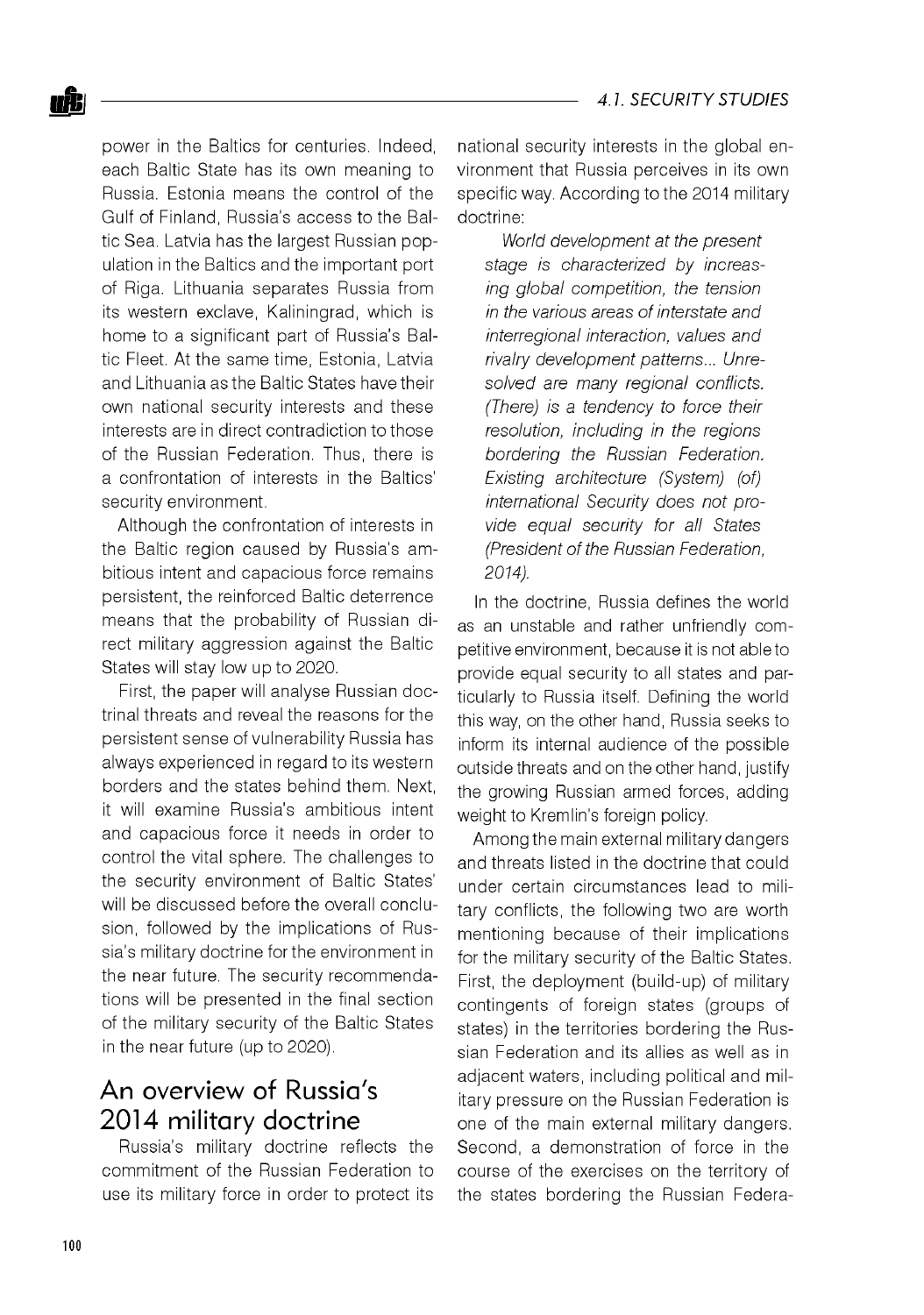

tion and its allies is proclaimed as a main military threat by the doctrine (President of the Russian Federation, 2014).

The commitment of Russia to use its military force in case of aforementioned threats is explicitly stated in the doctrine. But what are the motives or *vital interests* behind them that Russia truly pledges to defend?

## A revealing insight into the doctrine

Security doctrines proclaim states' officially adopted views on the protection of their territory and population. Also, they send signals or messages on how states actually perceive their threats, revealing its strategic vulnerabilities.

Russian political culture has constantly considered the enormous size of its country as both the advantage and the disadvantage. The vast territory of Russia has provided excessive natural resources to its economy and huge living space to its population. On the other hand, it has always made the need to protect the gigantic territory with land boundaries as long as 22,408 kilometres (according to the CIA's World Factbook of 2014) an ambitious undertaking. As a result, a feeling of consistent insecurity, specific to Russian strategic culture, has influenced the country to rely on the large military force that must be able to protect what Russia calls *the vital sphere of its interests.*

The Baltic States can supposedly also belong to the vital sphere of Russian interests as in spite of its vast space, Russia has always perceived the strategic depth of its western territories truly limited, thus vulnerable to the state's security. Indeed, throughout its history, Russia has witnessed many invasions coming from the West: Poles, Germans, French and others - some of whom succeeded in threatening Russian capital Moscow. Estonia, Latvia

and Lithuania lie on the North European Plain, Europe's direct route to Russia. Furthermore, today when the Baltic States are NATO members, the western threat may seem more exaggerated to Russia than ever in the past. In these terms, the 2014 military doctrine addresses the vulnerable issue and sends a clear message: Russia considers the former Soviet countries, including Estonia, Latvia and Lithuania its vital sphere of interests and has a high level of commitment to influence it.

The next section will analyse how Russia's ambitions to be a great power have directly correlated with its military capabilities. So, is Russia capable of doing what it intents?

### Russian intentions and capabilities

The strong do what they have the power to do; the weak accept what they have to accept (Thucydides, The Melian Dialogue).

Historically, Russia has perceived military power as a prerequisite for the status of a great power in the world. A strong army is supposed to guarantee the territorial integrity of Russia in order to preserve its national interests in the international environment. In the post-Cold war period, Russia failed to keep mighty conventional military capabilities it had inherited from the Soviet Union due to the lack of political will and financial means, usually referred to Boris Yeltsin's time of the presidency. This period reflects an accommodating posture of Russia and positive or at least neutral relations with its Western neighbours. A steady rise in the defence budget of the past decade and the implementation of systematic army reforms since 2008 have revived Russian military power. It will make possible to regain the status of great power in the near future, unless Russian economy and demography fail the process.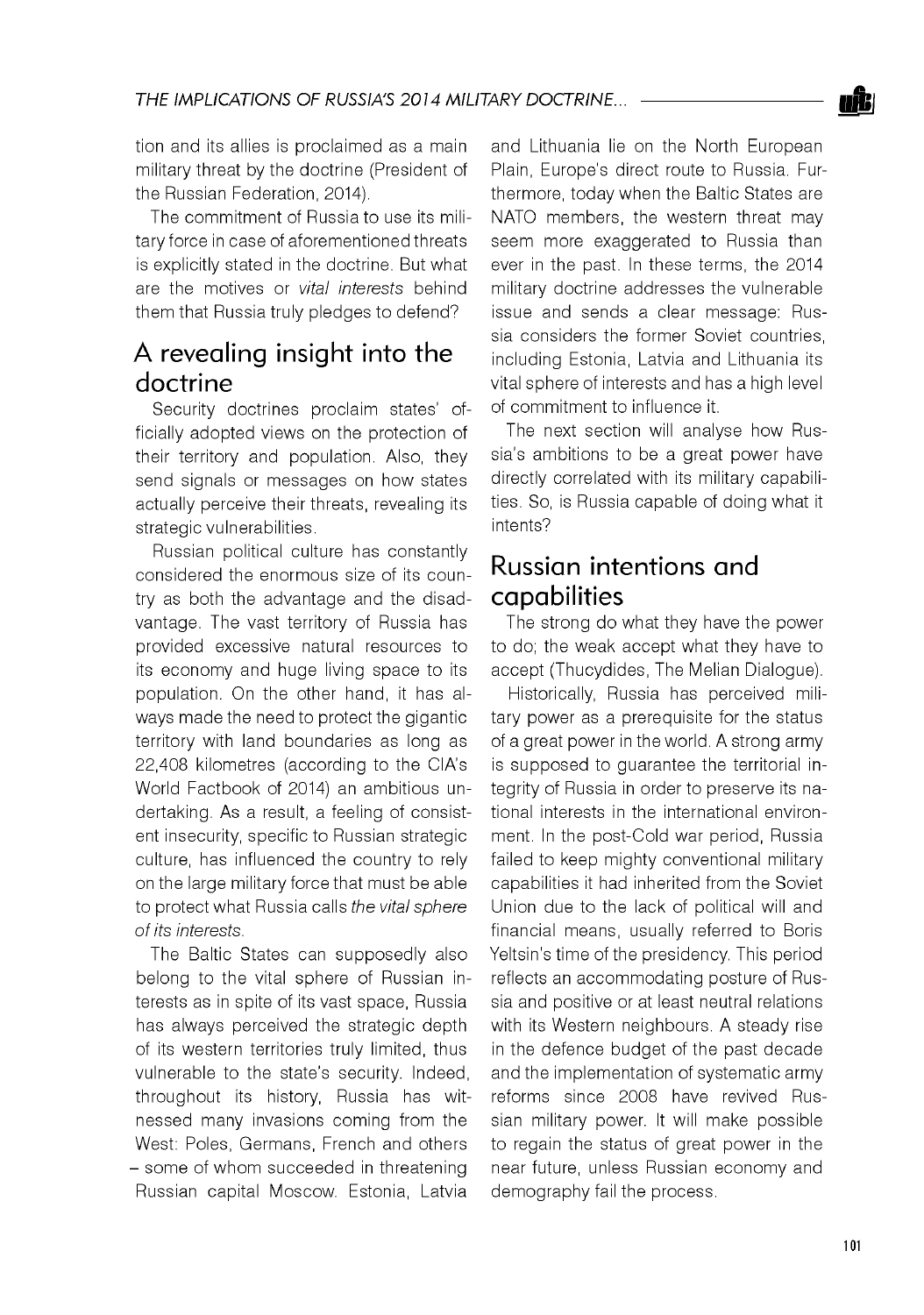In fact, Russia's wide ambitions have been already explicitly articulated by Russian political elite led by president Putin. Kaarel Kaas argues that:

*The long-term strategic aim of the current Russian elite has been to create armed forces that can, firstly, guarantee the military superiority of Russia over the entire territory of the former Soviet Union and in the areas directly bordering it; and, secondly, project limited military force on a strategic, global level (Kaas, 2014).*

The statement as such clearly demonstrates the intent of a great power.

Next, the capabilities will be discussed. The following two indicators are selected to evidently demonstrate the growing military capabilities of Russia: the boosted defence spending and the increased complexity of strategic exercises.

First, since 2000 the Russian economy has shown positive tendencies due to the income of oil and gas money into the budget of the country. Having strong political will to regain its military power, thus the status of great power, Kremlin prioritized the budget spending, putting the defence spending at the top of the list. Susanne Oxenstierna claims that:

*The ongoing reform of the Armed Forces has resulted in a marked rise in the Russian defence budget, from an average of 2.7 percent of gross domestic product (GDP) in the 2000s to around 3.1-3.8 percent during the budget period 2013 2015... Comparing Russia's total military expenditure to other countries', this level of the Russian defence budget corresponded to total military spending of 4.4 percent of GDP in 2012 (SIPRI 2013). This is equal to the share of national defence in*

*the GDP of the USA, but high compared to European countries, where defence spending has tended to decline since the Cold War and its shares in GDP lie at around 2 percent (Oxenstierna, 2013, p. 103).*

State's defence budget is not a direct indicator of either growing or reducing military power, but it may be assumed, though, that increased defence spending facilitate the development of stronger capabilities. In these terms, Martin Russell argues that 'a new State Armaments Programme for 2011 2020 was adopted... with substantially increased funding and a target of raising the percentage of modern military equipment from 20% to 70%, in line with NATO armed forces, by 2020' (Russell, 2015).

Second, the complexity of strategic exercises that Russia has recently conducted shows the impressive development of its military capabilities. As an example, during Zapad-2013 strategic exercise (West-2013 in English translation), Russia's Armed Forces demonstrated an ability to conduct joint or inter-service as well as inter-agency operations with larger formations. The fact indicates the readiness of the Russian Federation not only for small conflict, but also for a wider war attempt. Correspondingly, Johan Norberg states, 'the scope of Zapad-2013 and the simultaneous Northern Fleet exercise indicated that they were about a regional war with NATO, including a possible escalation into using the Northern Fleets nuclear weapons (Norberg, 2015).

That leads us to a conclusion that Russia has the intent declared by the Kremlin in the 2014 military doctrine and capabilities in the form of its military power that is potentially able to regain and maintain the advantage of Russia's foreign policy in the Baltic States. Kaarel Kaas emphasizes that 'armed forces with this power add military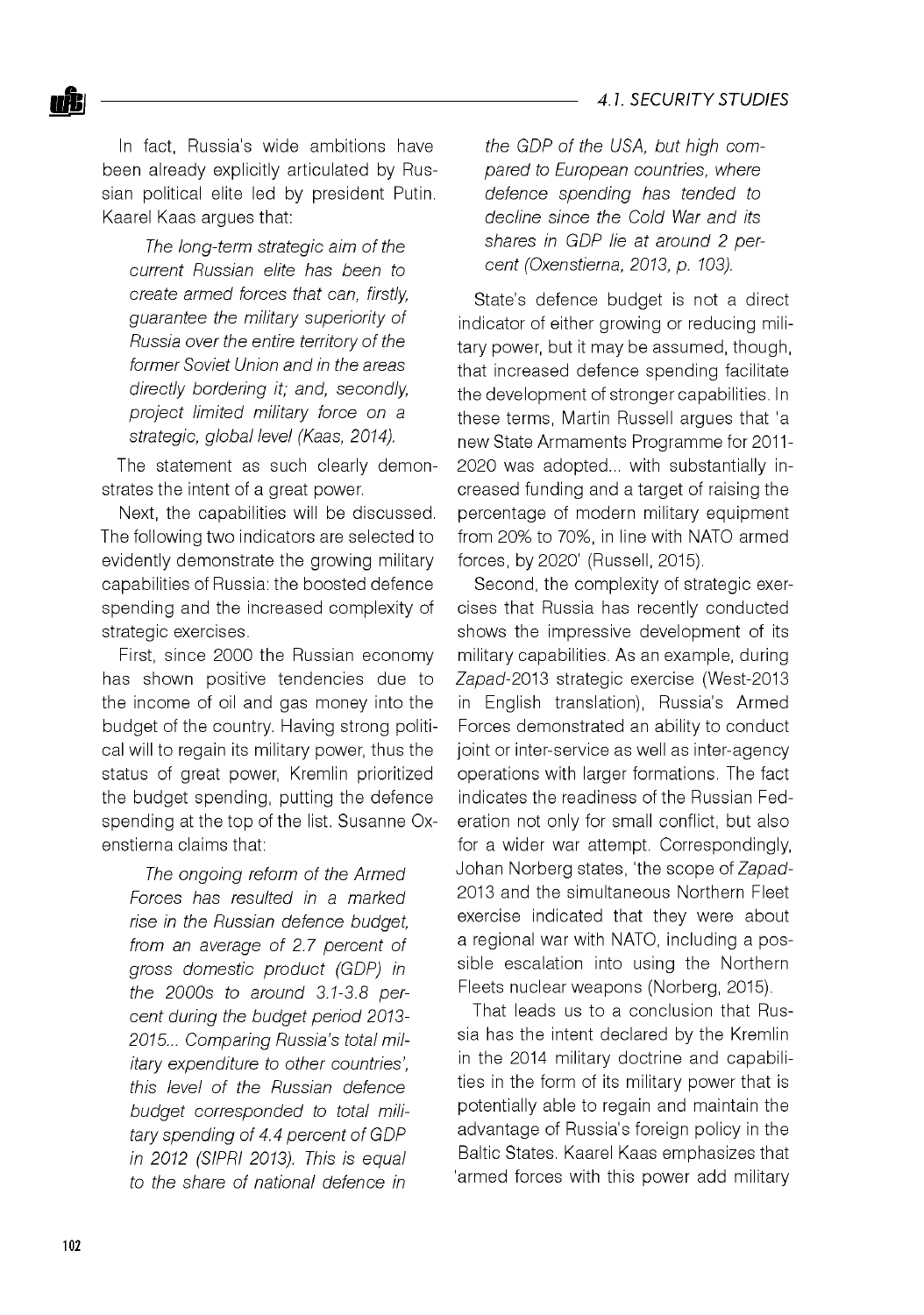

weight to Moscow's foreign policy "toolbox". In 2008, Russia demonstrated the use of this instrument in Georgia and it is currently (2014 - author's note) continuing the demonstration in Ukraine' (Kaas, 2014).

The forthcoming section will introduce the current security situation in Estonia, Latvia and Lithuania and initiate the understanding of the doctrine's implications for it.

### The security environment of the Baltic States

The Baltic States are hardly defensible countries lying on the North European Plain opened to Russia from the West. Their small size also makes them highly vulnerable as there is no strategic depth of the land and sea. Furthermore, they are bordered by Russia to the east, Russian Kaliningrad to the west and Russian ally Belarus to the south. This is the current security situation, likely seen from Russia's military perspective. However, and this is definitely the hard truth for the Kremlin, each country is pro-Western and a member of the European Union and NATO; each has demonstrated the steady development of its military capabilities over the past few years; each has a strong national commitment and political will to defend its sovereignty in the case of aggression.

From this point forward, the current security environment of Estonia, then Latvia and finally, Lithuania will be presented according to the report of The International Centre for Defence Studies (the reference can be found at the end of the quotation that is intentionally left unmarked due to the length of it).

#### Estonia

Estonia's military defence is based on its initial self-defence capability and the NATO principle of collective defence under Article 5 of the North Atlantic Treaty. This means that the capabilities that are necessary for military defence and deterrence, but which Estonia cannot develop on its own are ensured in cooperation with its allies in NATO. One perceived weakness in Estonia's current defence concept is imbalance between the development of initial self-defence capabilities and the capabilities that can be used in international operations.

#### Latvia

Latvia has based its security on collective defence; it is actively involved in strengthening NATO capabilities and participating in NATO-led operations. Latvia has switched to a professional army to modernise its National Armed Forces (NAF) (..) The NAF is built to provide national defence and meet the requirements of the NATO principle of collective defence. (However) due to considerable financial reductions, Latvia's defence structure was streamlined to focus on combat and operational capabilities (...) The significant numbers of highly professional and motivated military personnel retired in 2008-2010. It is doubtful whether the NAF is currently able to fulfil their tasks.

#### Lithuania

The country's number one priority is to develop its armed forces and its national defence system in accordance with NATO's requirements. Participation in both NATO and EU missions is an essential part of this goal. Work continues on the formation of a Lithuanian-Polish-Ukrainian trilateral army brigade (...) After the Russia-Georgia war, the Lithuanian political elite expressed a need to re-balance territorial and collective defence and to build a sufficient military reserve. (Moreover) the militarisation of the Kaliningrad District has been raised as a serious issue by Lithuanian policymakers on a number of occasions (Kaljurand, et al., 2012).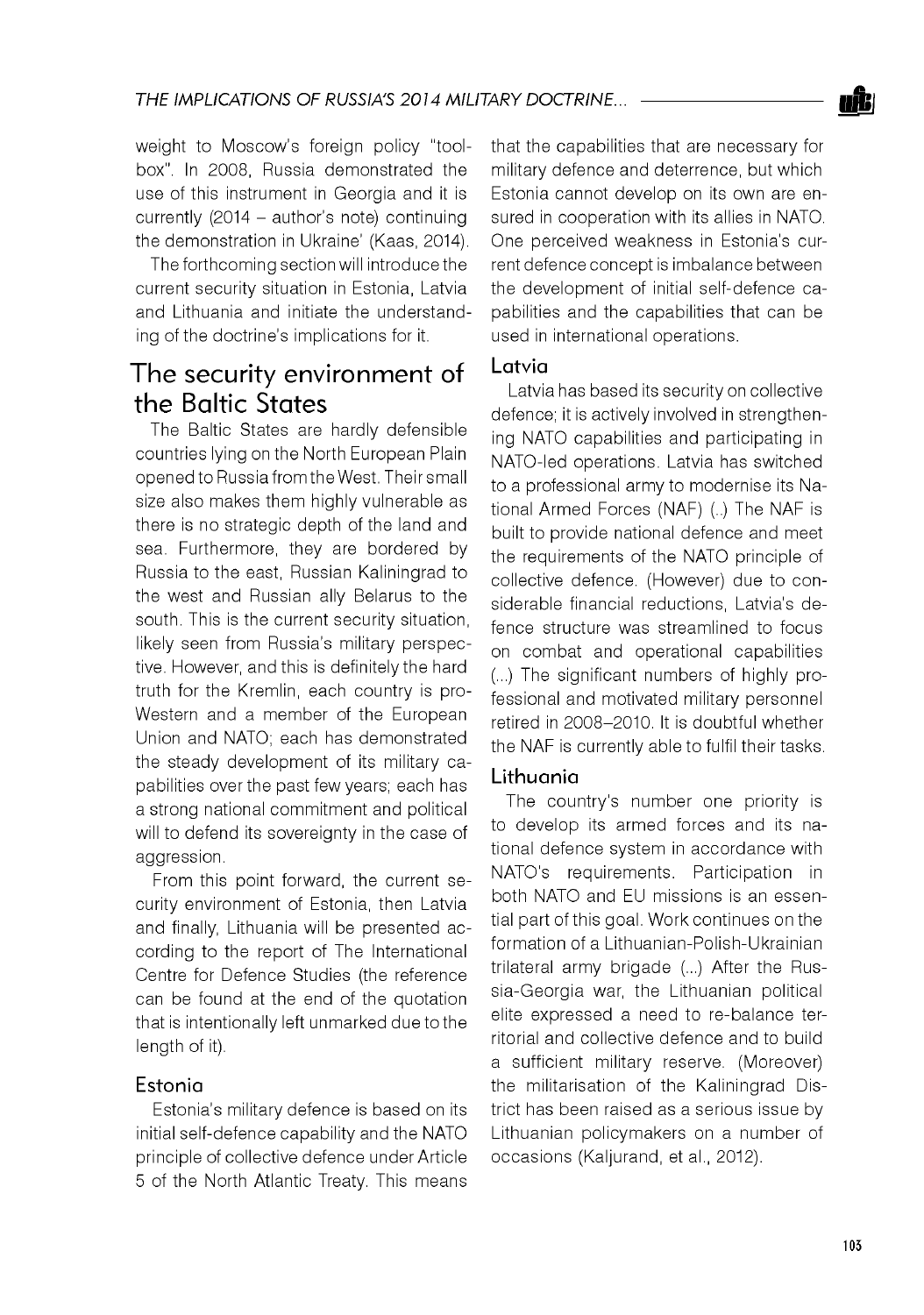Despite the considerable development of self-defence and collective defence capabilities Estonia, Latvia and Lithuania have made over the past few years, the security environment in the Baltics still remains sensitive to Russia's ability to quickly project its military power and strengthen its military bases. In these terms, the past several years have witnessed the remarkable strengthening of Russian military capabilities near the Baltic countries - several manoeuvre units were strengthened by personnel and renewal of arms and equipment, new units were created and specific weapon systems were located in the Baltic's neighbourhood. Referring to the newly created units in the vicinity of the Baltics, Kaarel Kaas states:

*In 2009, the 25th Motorized Rifle Brigade was established as a completely new unit (...) in Estonia's immediate vicinity, on the eastern side of Lake Peipus. In the summer of 2013, Ostrov Air Base was (re)opened (...) next to the Latvian border(... ) It is equipped with about 50 of the newest attack and transport helicopters (...) These carry the latest weapons systems (... ) which will considerably improve the efficiency of the Russian armed forces in our region (the Baltic States - author's note). (Next), Russia opened an air base on the territory of Belarus (... ) By the end of this year (2014), Baranovichi Air Base in Belarus would house a whole regiment (24 aircraft) of Su-27M3 fighters. This kind of development would double the number of Russian fighter aircraft stationed near Lithuania and Poland (Kaas, 2014).*

Moreover, Russia has deployed Iskander-M, the ballistic missile system along with the S-400 long-range anti-aircraft missile

system to Kaliningrad, significantly endangering the security environment of the Baltic States in the near future as the set of two is an influential argument of Russian foreign policy in the region. Kaarel Kaas reveals that 'these missile systems provide the Russian armed forces with the capability to hit almost all strategically important targets (...) from southern Poland to central Finland. Metaphorically, Iskander-M is the sword and S-400 is the shield' (Kaas, 2014). As a result, the security environment of the Baltic States remains constantly threatened by the Russian military potential in the region that is able to conduct conventional joint-level offensive operations in the Baltic States with an overwhelming ratio of force as long as the deployment of NATO allies is denied or deterred by the mighty set of Iskander-M and S-400 from Kaliningrad as well as other locations close to the Baltics. Still all three Baltic countries continue to base their security on the principle of collective defence under NATO Article 5.

Nevertheless, the Alliance's security guarantee is not hot air. This is more about doing than talking. The Atlantic Resolve Operation is a good example of it. The United States of America has sent its troops to Eastern Europe, including the three Baltic States, in order to reassure its NATO partners, but what is more important, to prevent Russia from using its military advantage in the region in the way discussed above. Accordingly, the official homepage of United States Army Europe (2016) states that:

*Operation Atlantic Resolve is a demonstration of continued U.S. commitment to the collective security of NATO (...) in light of Russia's illegal actions in Ukraine. Since April 2014, Army Europe has led land forces efforts on behalf of the U.S. military, by conducting continuous, enhanced multinational training*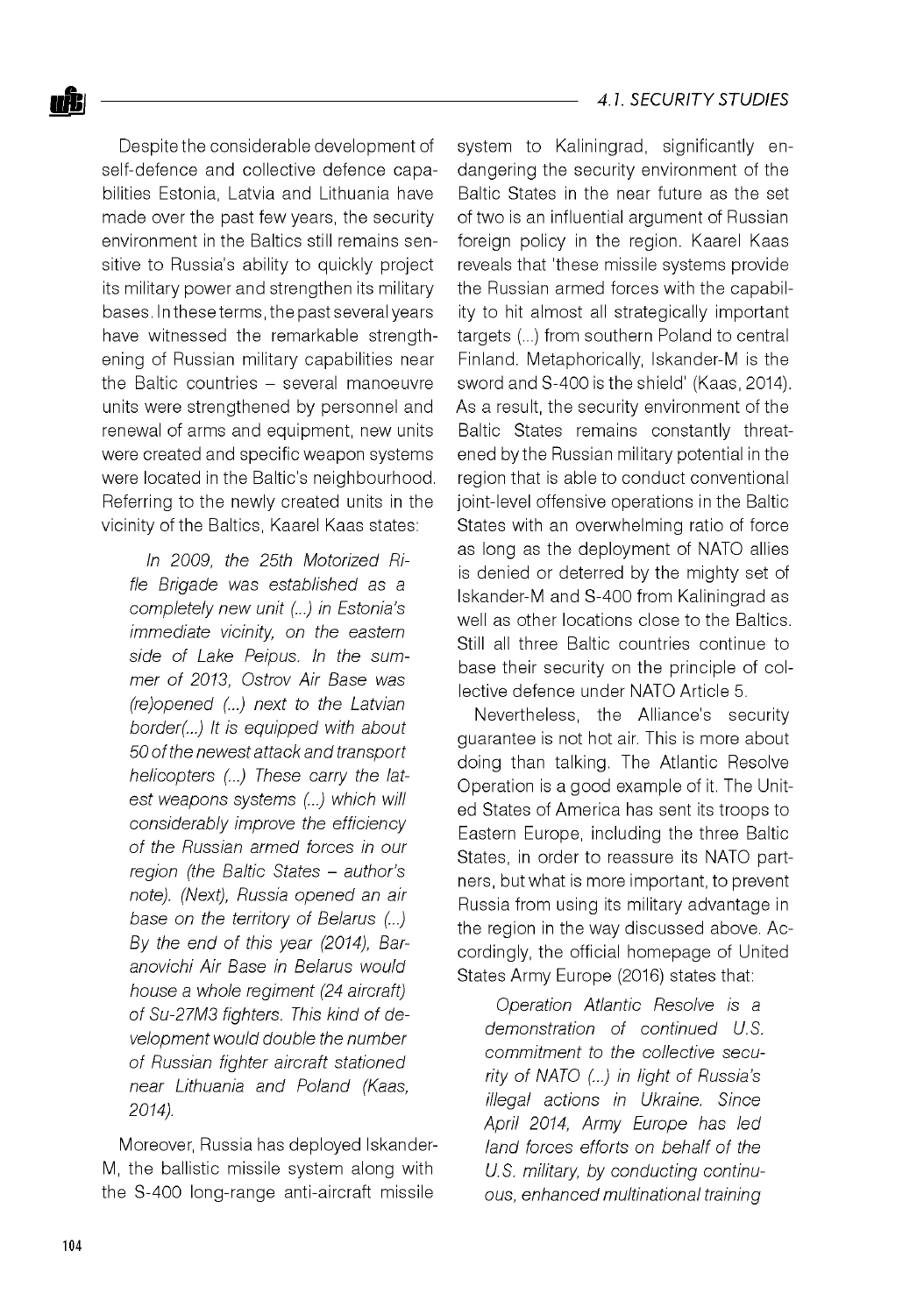*and security cooperation activities... These multinational training and security cooperation activities are taking place in Estonia, Latvia (and) Lithuania (... )*

Moreover, the amount of U.S. troops can be really expanded from a company size unit, each Baltic country is hosting presently, to a battalion or more in the future. A few months ago the United States Secretary of Defence, Ash Carter assured that 'the equipment, enough to arm one combat brigade, will be positioned in Estonia, Lithuania, Latvia, Bulgaria, Romania and Poland' (Lendon, 2015). This is the significant guarantee to the military security of the Baltic States that must prevent Russia from military aggression in the near future as the economic, political and military consequences of the conflict would be highly unacceptable for the people of Russia.

## Conclusion

In its 2014 military doctrine, Russia defines the world as an unstable environment that is not able to provide sufficient security to Russia. The paranoiac worldview must be exaggerated by a deep-rooted sense of insecurity that Russia has always experienced towards its Western borders. It has made the country always rely on the large military force that must be able to protect the Russian vital sphere of interests, which supposedly includes Estonia, Latvia and Lithuania. Presently, the countries are pro-Western and the members of the EU and NATO.

Thus, Russia strives to re-establish the control in its vital sphere of interests and the 2014 doctrine reveals the intent of it. Moreover, the growing military power shows that Russia will be potentially able to achieve the intent in the future. However, the steady development of military capabilities, strong political will to defend the sovereignty along

with the principle of collective defence has made the Baltic States strong enough to withstand security challenges caused by its Eastern neighbour, The Russian Federation. As a result, although the confrontation of interests in the Baltic region remains persistent, the probability of Russian direct military aggression against the Baltic States will stay low up to 2020.

## The implications of the doctrine

First of all, according to the 2014 military doctrine, one of the main external military dangers that could under certain circumstances lead to a military conflict is the deployment or build-up of military contingents of foreign states or allies (group of states) in the territories bordering the Russian Federation and its allies. As regards three Baltic States, the contingent mentioned by the doctrine must be the U.S. troops deployed to Estonia, Latvia and Lithuania with the reassurance mission. The Atlantic Resolve Operation is a demonstration of commitment of the Alliance and an effective deterrent preventing Russia from using its significant military power in the region, yet it is a potential tripwire of a conflict between NATO in general with the United States in particular and the Russian Federation. In the near future, Russia will continue to consider the Baltic States as its vital sphere of interests because of the deep-rooted feeling of insecurity of its western borders. Thus, Russia will look to use opportunities that arise as well as already available advantages of its militarized foreign policy to influence the deterrence efforts of the allies, which it doctrinally considers to be a main external military danger. The result is the confrontation of interests in the region.

Next, a demonstration of force in the course of the exercises on the territory of the states bordering the Russian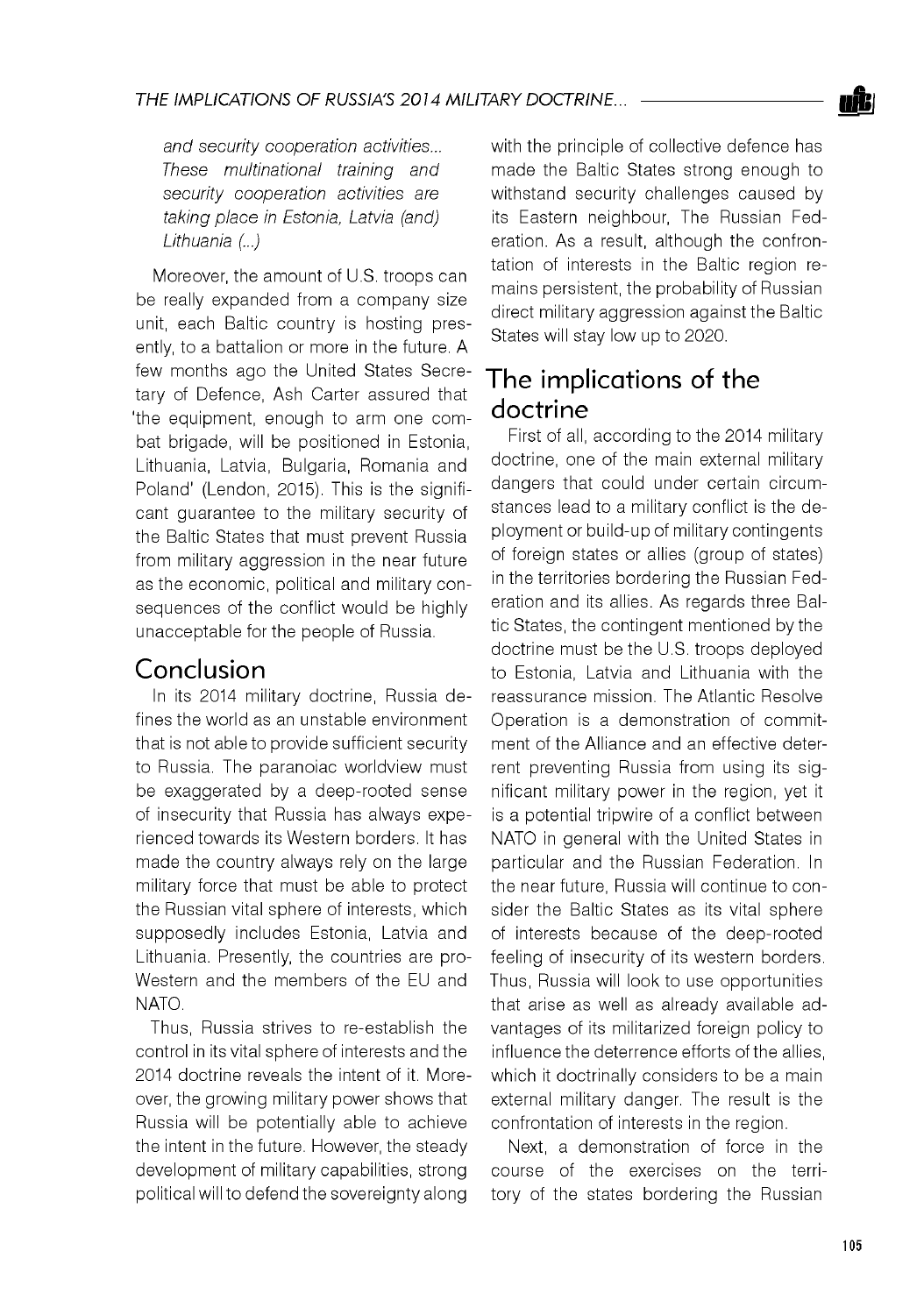Federation and its allies is considered by the doctrine as a main military threat to the Russian Federation. This is one the most ambiguous statements in the 2014 military doctrine. Is it really possible to develop the military capabilities of the armed forces without force demonstrating exercises? What Russia actually reveals by the statement is the displeasure of vulnerability being incited by military exercises in the areas of the strategic importance for Russia. For instance, Estonia's security is based on its initial self-defence capability and the principle of collective defence. The capabilities that are necessary for military defence, but which Estonia cannot develop on its own are ensured by cooperation with its NATO allies. The cooperation means collective training and, as a part of it, regular employment of the joint capabilities during military exercises. Thus, Estonia like the other Baltic States must conduct military exercises to test and develop its self-defence and collective defence capabilities in order to ensure its military security. As a result, what is good for the military security of the Baltic States is a doctrinal military threat to Russia. This is another instance of confrontation of interests in the Baltics.

In summary, the confrontation of interests in the region will persist, but the form of the confrontation will be different than direct military actions in the near future. The probability of the conventional fight remains low; however, the Baltic States will witness the acts of Russian intimidation that will include, but will not be limited to the growing strength of the armed forces and a steady increase in Russian military air activity in the vicinity of the Baltic States. Also, Russia will look for new non-military measures to force NATO to show that it will not consider Article 5 in the case of direct military actions against Estonia, Latvia and Lithuania.

#### Security recommendations

In the near future, the security of the Baltic States will depend on their ability to cooperate with the Alliance in general and the United States of America in particular and to offer regional solutions to different security challenges caused by becoming more and more assertive Kremlin's foreign policy.

First, the Baltic States must continue to improve the interoperability of its armed forces. Military cooperation in accordance with NATO's requirements will synchronize command and control, intelligence, fires, sustainment and other warfighting functions of Estonia, Latvia and Lithuania with the respective functions of Denmark, the Great Britain and the United States. Additionally, the ability of the Baltic States to integrate and effectively employ the joint capabilities provided by the Alliance must be further developed, trained and exercised. Moreover, U.S. interest in European security, including the Baltic States is crucial for maintaining effective deterrence against Russian aggression in the region. Estonia, Latvia and Lithuania must continue to emphasize the role the United States play in the security environment of Eastern Europe and to participate in U.S.-led security activities to the extent of their possibilities.

Second, the EU and NATO are less cohesive; the more important is the need for regional security and defence cooperation. A shift toward greater regionalization is already underway in Europe, including the regionalization of the security environment. In these terms, the Baltic States must consider more seriously the development of a comprehensive approach to common security and defence issues. Defence cooperation between the Baltic States must be intensified in such areas like training, logistics, procurement and security planning.